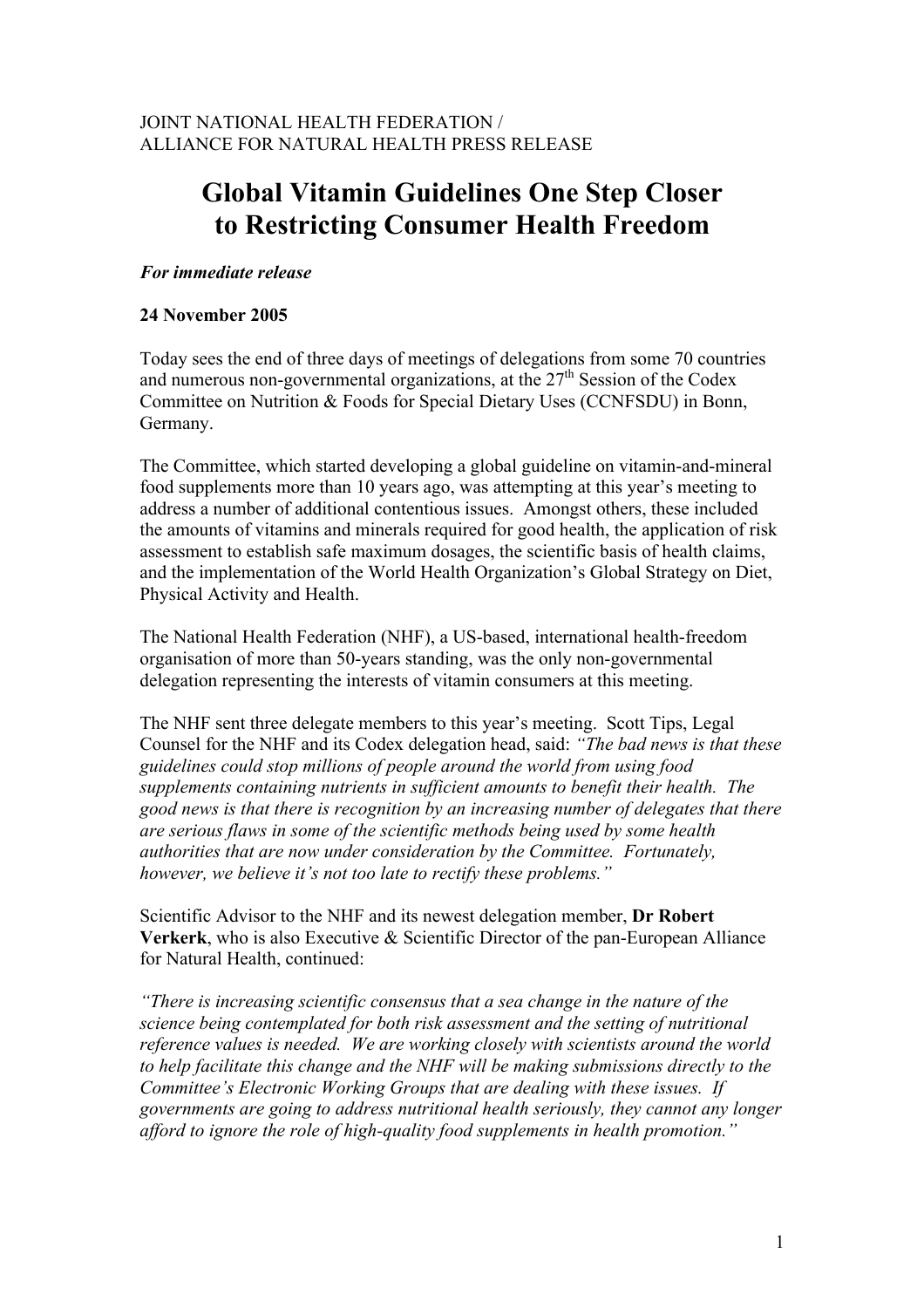The NHF's Vice Chairman and veteran Codex delegate for the organization, **Paul Anthony Taylor**, added: *"Codex guidelines are, in part, supposedly designed to protect consumers, when in fact, they could actually cause harm by preventing people from accessing beneficial vitamin dosages and forms. Millions of consumers are already using dietary supplements in ways that we could not have imagined when vitamins were first discovered. For example, when the U.S. National Institutes of Health announced recently that vitamin C selectively kills cancer cells, this information was trumpeted around the world by the media as if it were a new discovery. In reality, of course, enlightened consumers have known about this property of vitamin C for many years now and have been safely using this information as a means of improving their health and prolonging their lives. Codex guidelines should be assisting, not inhibiting, the spread of existing knowledge."* 

Unfortunately, due to a lack of time and last-minute shuffling of its schedule that relegated some of the most important issues for consumers to the end of the meeting, the Committee did not adequately discuss the agenda items on health claims and risk analysis. The NHF, along with other consumer and health-freedom groups around the world, is concerned that if excessively restrictive global guidelines for vitamins and minerals are established through Codex, consumer access to food supplements with a long history of safe use will be blocked. This would particularly be the case if countries adopt the guidelines into their own national laws, but could also occur as a result of socio-political pressures caused by the existence of internationallyrecognised guidelines backed by World Trade Organization enforcement sanctions.

The NHF shall therefore continue to work with other delegations in pursuing specific and realistic pro-active strategies that will maximize consumer choice and optimize human health.

**END.**

#### **For further information contact:**

**Scott Tips** Legal Counsel, NHF Tel: +1 626-357-2181 Email: ct@thenhf.com www.thenhf.com

**Dr Robert Verkerk** Scientific Advisor, NHF Tel: +44 (0)1252 371 275 Email: info@alliance-natural-health.org www.alliance-natural-health.org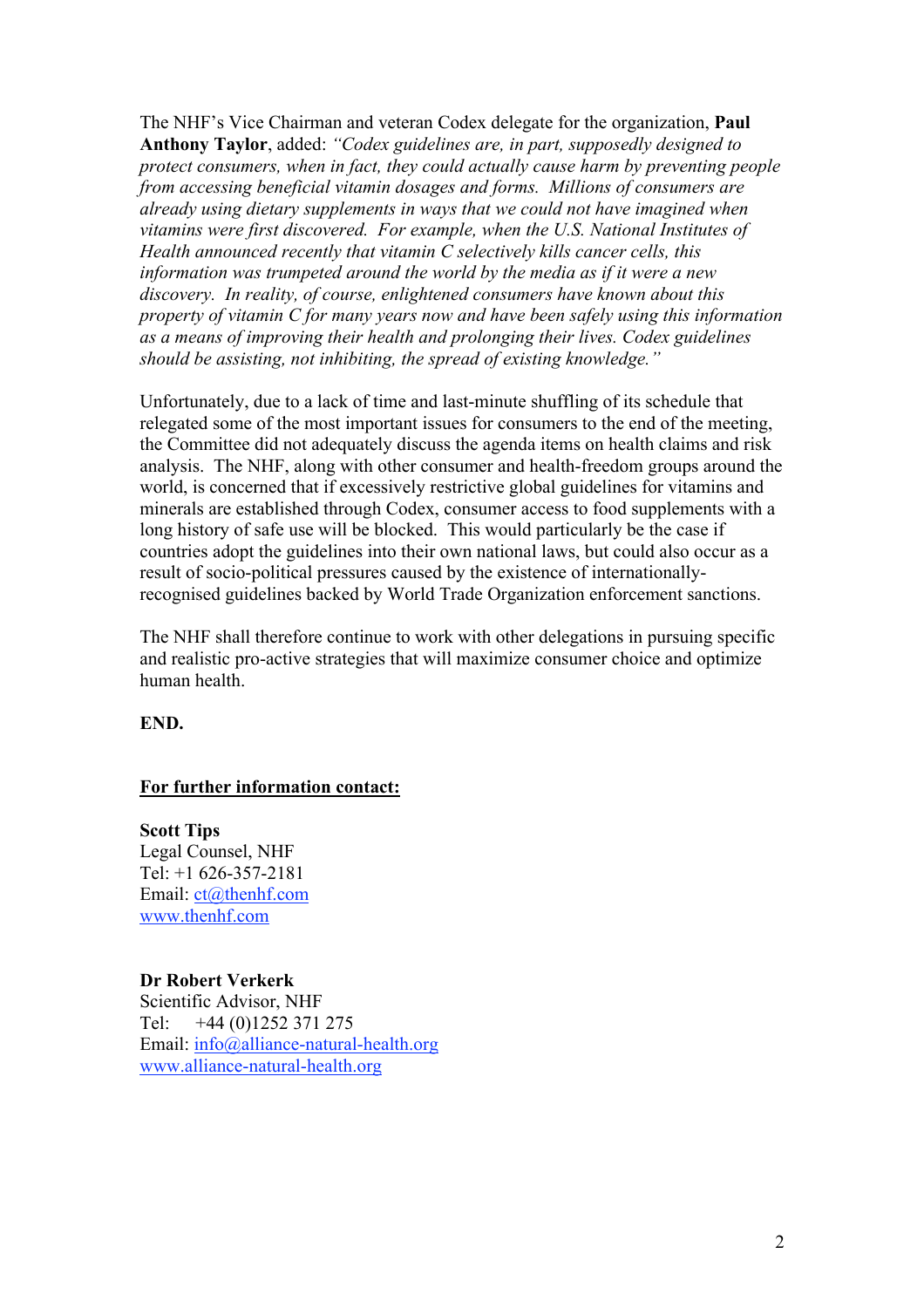## **Editor's Notes:**

- **1. Codex Committee on Nutrition and Food for Special Dietary Uses (CCNFSDU)**: one of 27 committees of the Codex Alimentarius Commission, established under the auspices of the Food & Agricultural Organization and World Health Organization. For further information: www.codexalimentarius.net.
- **2. National Health Federation:** established in 1955, the National Health Federation is a consumer-education, health-freedom organization working to protect individuals' rights to choose to consume healthy food, take supplements and use alternative therapies without government restrictions. The NHF is the only such organization with recognized observer status at Codex meetings. For further information: www.thenhf.com.
- **3. Alliance for Natural Health**: The Alliance for Natural Health (ANH) is a UK-based, pan-European and international not-for-profit campaign organisation working to protect and promote natural health care through the use of 'good science and good law.' For further information: www.alliancenatural-health.org.
- **4. Summary of progress of the 27<sup>th</sup> Session of CCNFSDU, Bonn, Germany, 21-25 November 2005**

## *WHO Global Strategy on Diet, Physical Activity and Health*

A discussion paper prepared by WHO/FAO regarding the Implementation of the WHO Global Strategy on Diet, Physical Activity and Health had originally been scheduled to be included under agenda item 2. However, this discussion was moved to agenda item 10, under 'Other Business and Future Work.' As a result there was only a very limited amount of time available to discuss the proposed implementation strategy. During the short discussions that did take place, WHO presented a new two-page proposal document to the Committee. Unfortunately, however, the vast majority of delegations had not seen this document because its presence had not been previously announced and the WHO had apparently run out of copies. The Codex Secretariat eventually admitted that there was not enough time to address this difficult and complex issue, and stated that the Committee should report to the Codex Alimentarius Commission that there had not been enough time to address the proposal; adding that it could perhaps be considered instead by the Codex regional coordinating committees.

#### **FAO/WHO Nutrient Risk Assessment Project**

It was also announced during this week's meeting that the final report from the Joint FAO/WHO project to develop scientific principles on nutrient risk assessment is currently being prepared and that it should be available during or before early 2006. The report will then be discussed at the next meeting of the CCNFSDU in Thailand.